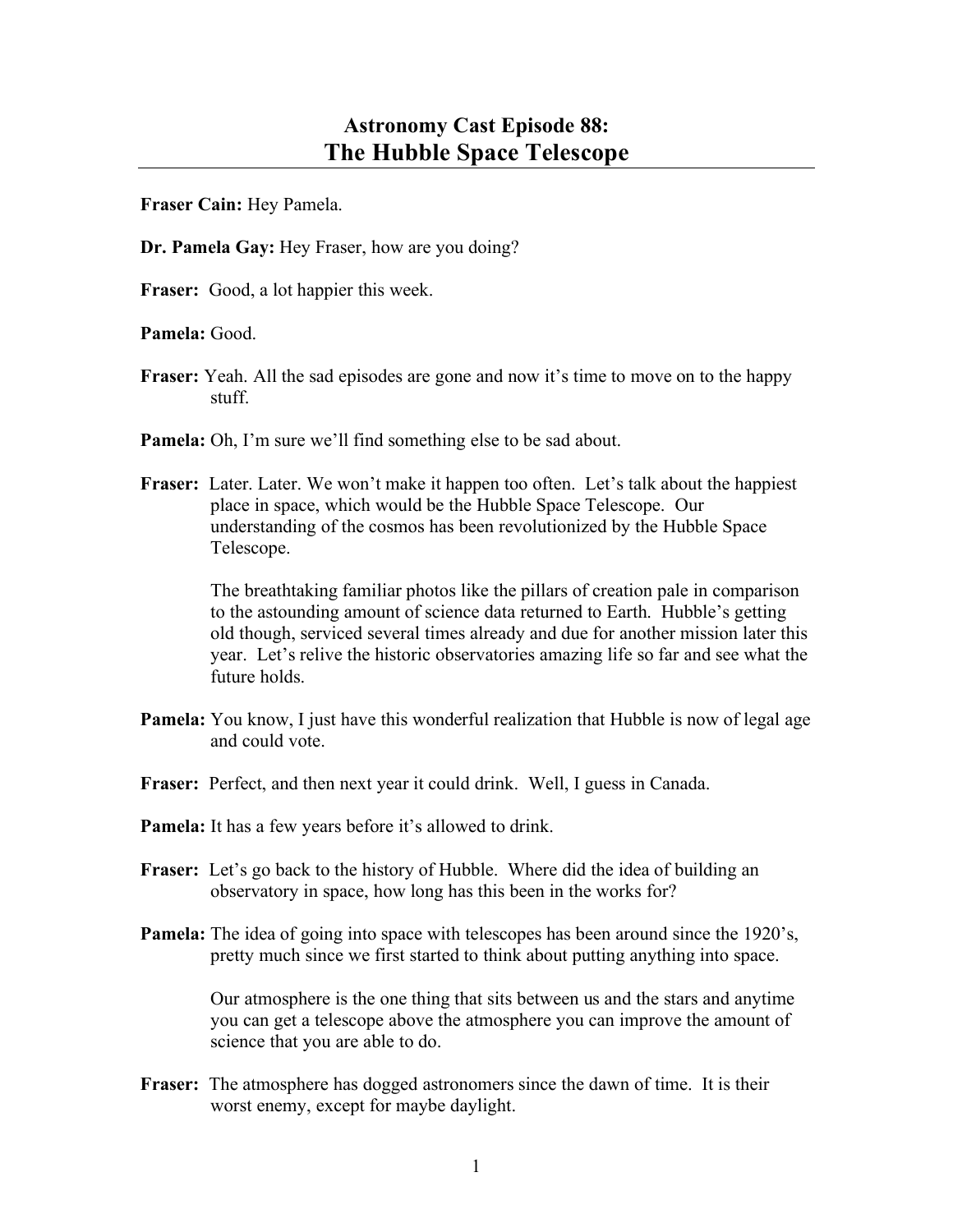- **Pamela:** [Laughter] But at least in daylight we can see the sun, so we've still got one star left.
- **Fraser:** Right, but atmosphere has been awful.
- **Pamela:** It blocks certain wavelengths entirely. We can't see gamma rays on the surface of the planet, we can't see ultraviolet, and we can't see infrared. There are all sorts of colors of light that our atmosphere just doesn't let through at all so the only way we can see those colors is if we go into outer space.
- **Fraser:** So when did the concept for Hubble first happen?
- **Pamela:** Well, Liam Spitzer in about the 1940's, 1946 or so, put forth the idea of let's have an extra-terrestrial observatory. He basically did the whole, let's get where we can see infrared and ultraviolet, which are two things the Hubble space telescope can do, and he did the, let's get somewhere where the atmosphere isn't going to blur all of our images out.

The idea was to put a fairly large sized telescope on orbit and start looking for things that we're currently blind to.

- Fraser: So that is the infrared, the x-rays, the stuff that's blocked by the atmosphere.
- **Pamela:** Today we have a whole suite of space telescopes that look at all these different colors. Hubble was just the first of this suite of massive national observatories on orbit. It's these ultraviolet, optical and infrared light.
- **Fraser:** So when did work really get going on Hubble?
- **Pamela:** Hubble itself started to emerge as a plan in the 1960's. We first did a couple of test cases, a couple of orbiting astronomical observatories. The first one had a battery failure but the second one was able to carry out some ultraviolet observations.

When these two missions, or at least one of these two missions, became successful we started looking for funding. Well, not we, I wasn't born yet, the astronomical community started looking for funding to say hey let's go and put something significant in space.

At the beginning of the 1970's a couple of different committees were put together (because that's how we do everything is in committee) and they started looking for funding, looking for ways to do it, specking out what we wanted to do. Originally it was slated to be about 3 meters and it got shrank down to 2.4 meters so that it could fit inside the space shuttles cargo area.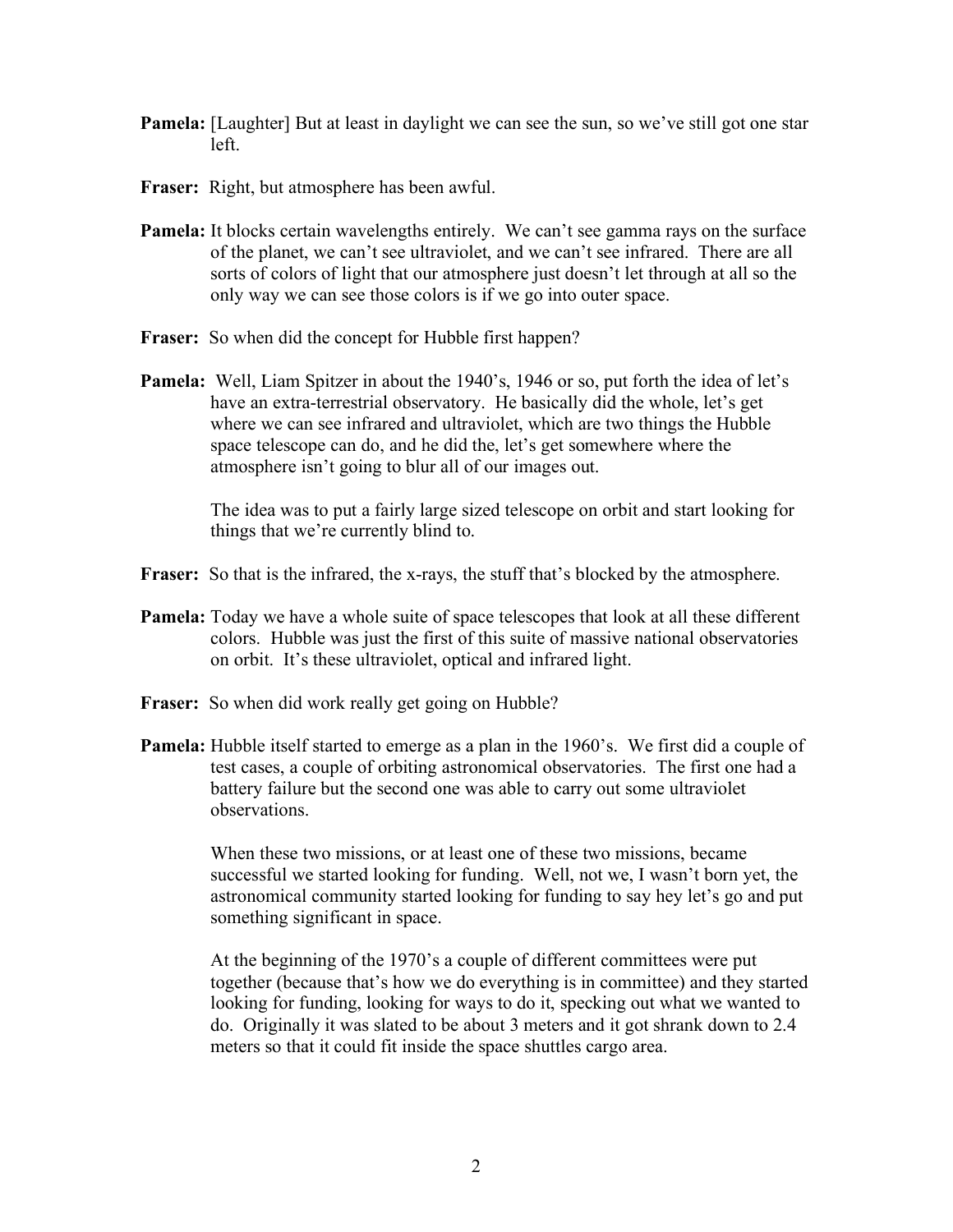We also went in and we found partners to help us pay for all of this. We have the European Space Agency, Canada built the wonderful robotic arm and as we built this coalition and raised money from Congress, the whole project took shape.

It was originally hoped that it would launch somewhere around 1983, but as always happens with massive telescope projects and massive satellite projects, delays ended up taking place.

**Fraser:** So when did it finally launch?

**Pamela:** 1990.

- **Fraser:** So 7 years late.
- **Pamela:** Seven years late. It could have launched much earlier than that, except in 1986 we had the Challenger disaster.
- **Fraser:** Yeah, that was a bad year for launching things into space.
- **Pamela:** Yeah, so prior to the Challenger disaster we had been on target to have the quickest turn around, the most launches, all these historic space shuttle, space shuttle, space shuttle wonderful things were slated to happen.

But then we lost the Challenger and the Hubble Space Telescope was slated to go up shortly after that, and instead it got put into storage to the tune of 6 million dollars per month to keep it the way you need to keep a telescope, in a nitrogen rich clean room where no dust was going to get into it, where nothing was going to have bad chemical reactions with stuff in the atmosphere.

Very expensive storage, but it did allow us to fix a few things with the Hubble that were faulty that we hadn't known about.

- **Fraser:** Yeah and missed one major flaw.
- **Pamela:** That would be an understatement.
- **Fraser:** So finally the Hubble launched in 1990 up into space, here we go, the most sensitive telescope ever built by humanity in space away from the atmosphere. How did it go?

**Pamela:** It took the ugliest pictures anyone had ever seen and many astronomers cried.

**Fraser:** So, what was the problem?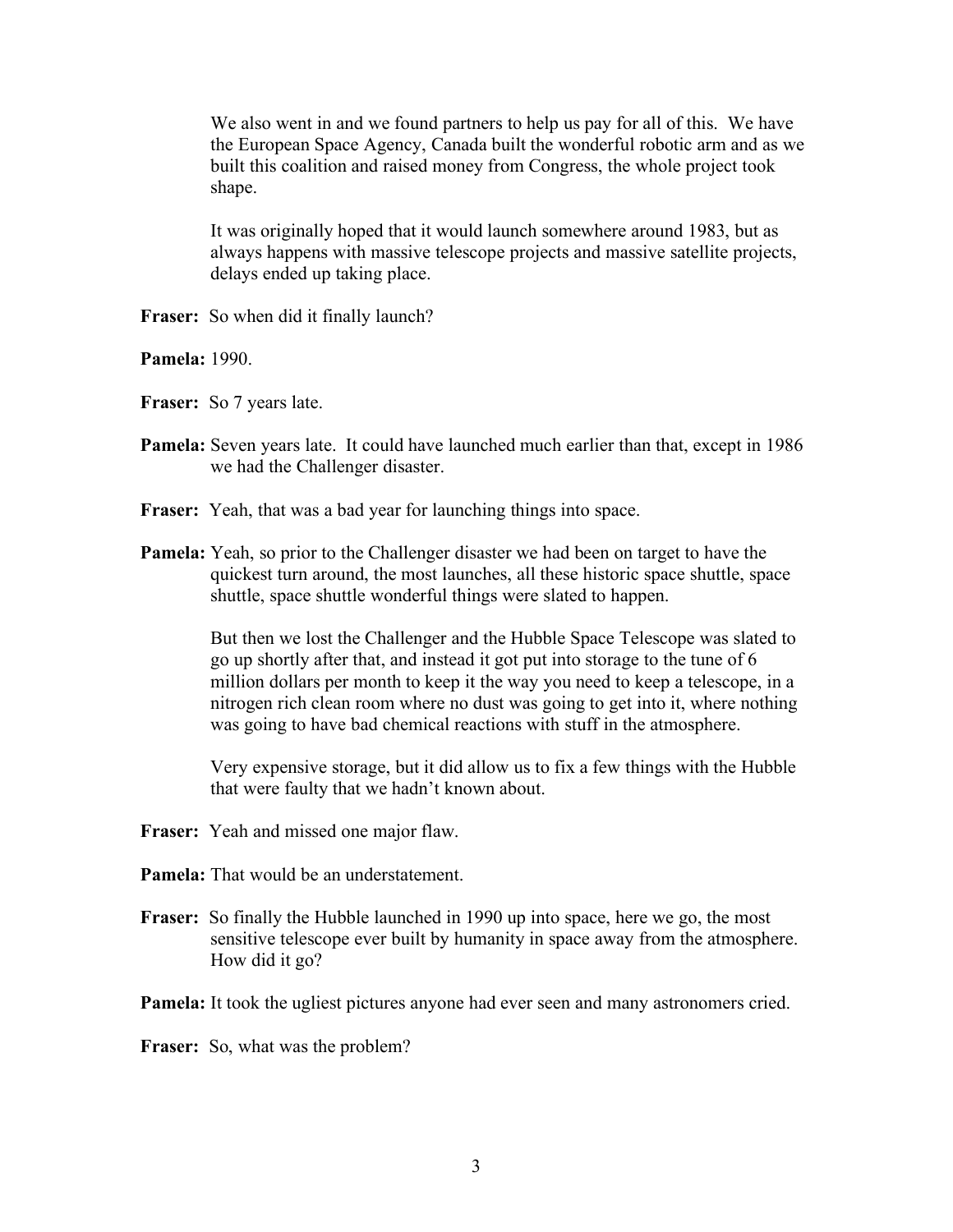**Pamela:** It has this mirror that was supposed to be ground down to amazingly precise layers. We're talking a hair would be a huge mountain on the surface of the mirror. They needed the surface to be perfect, to within about 2.3 microns. And it was in the center of the mirror. The problem was that the outskirts of the mirror weren't polished correctly. The curvature of the mirror was wrong.

> This was done by a company called Perkin-Elmer that NASA had been having issues with. Some of the major reasons the telescope was originally being delayed was the amount of time it was taking to grind, grind, grind at this mirror. This was back in the days before we were spin-casting mirrors.

When they checked the surface of the mirror they checked it with three different devices. Two of those three said uh-uh doesn't work, try again. The third one, the one that they used to check the surfacing most of the time, said it was perfect.

Instead of saying wait, why are two of them saying it is bad and one of them saying it's good, PerkinElmer decided they were only going to trust the one that we used most of the time to have been correct which was really a stupid decision to make.

- **Fraser:** Sounds like a classic mistake in science, right? Trust the data that says what you want to hear and ignore the data that is saying something you don't want to hear.
- **Pamela:** Yeah, how many drug studies have gone this route? What ended up happening was the outer part of the mirror, the donut on the outskirts of the circular mirror, focused light in a completely different place than the inner part of the mirror. If you were looking at a star, if you were looking at some sort of a point source, this wasn't too big of a problem, because you still got a nice friendly point source in the exact center.

The problem was when you went to look at extended objects you just ended up with this really nasty image that was very hard to with computers take apart and figure out okay, this light belonged here, this light belonged here, and figure out exactly what was going on. They tried, they had software, Phil actually worked with some of it, but it wasn't pretty. The thing is though you can use lenses to bend light wrong or right. Having bent it the wrong way, you can correct it using a second lens.

Once they figured out what was wrong and once they figured out where everything went so terribly wrong, they are able to go and essentially build glasses for the Hubble Space Telescope and go back and fix the problem with new instruments that took out this error that was created by the outer edges of the mirror.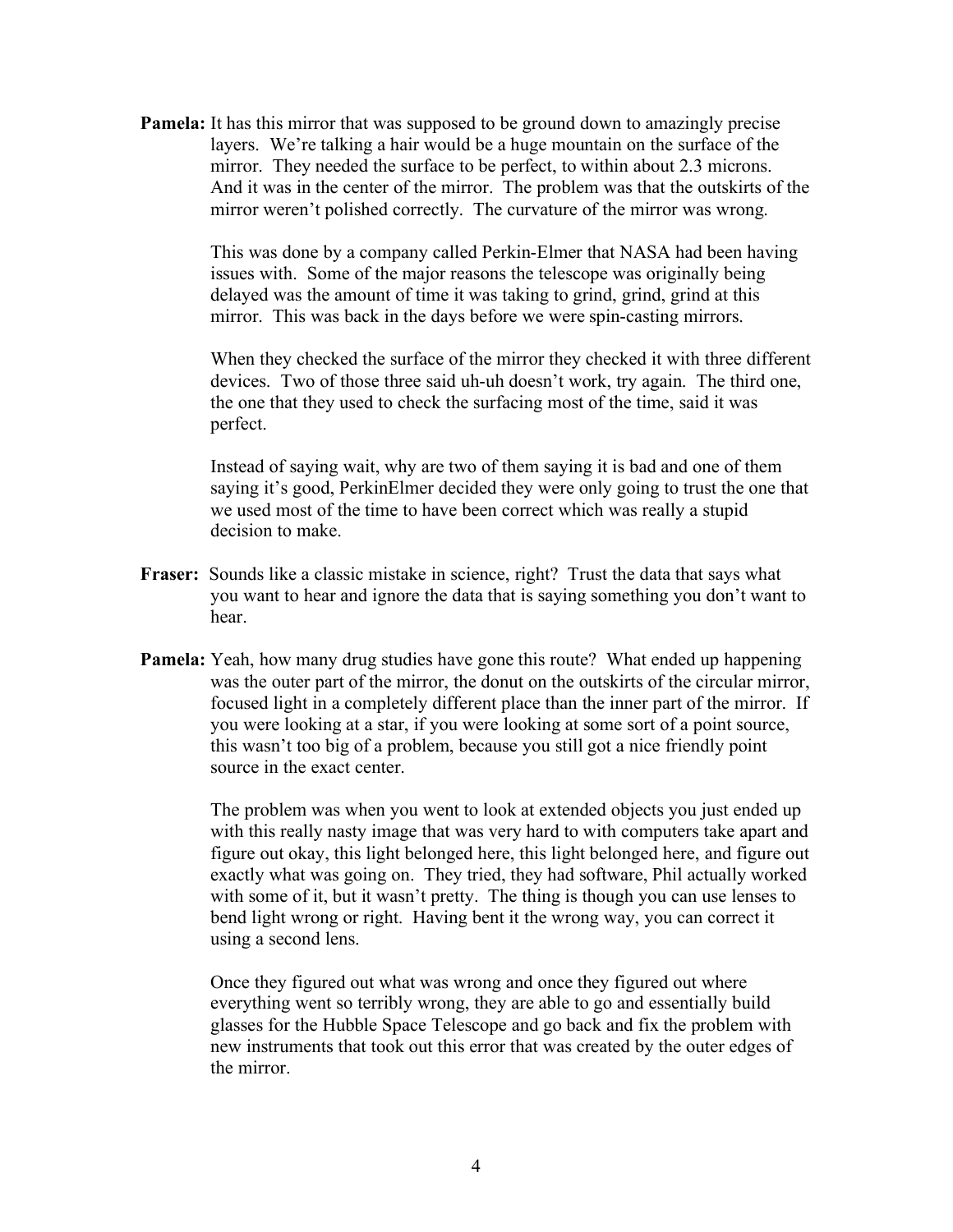**Fraser:** This is one of the great advantages of the Hubble Space Telescope and it's orbit. Hubble was launched into an orbit, was launched from the space shuttle, which only flies a few hundred kilometers above the surface of the Earth and Hubble was launched into that orbit with the whole goal that shuttles could come back and service it from time to time.

> They could install new detectors; fix failing gyros and just sort of keep the whole telescope running almost as if an entire observatory on Earth. You would go in and make changes, and fixes and upgrades and so on. This is the wonderful outcome of that decision to make the telescope serviceable. They could launch up just a couple of years later with corrective lens, install it and fix the problem.

**Pamela:** This actually goes to showing one of the reasons that astronauts are really useful. They're great construction workers. They can do things that you just can't do with robotic arms because they can be creative and they come fully gimbaled, which cost a lot more to do in a robotic arm.

> The corrections that they put in for some of the instruments weren't things the Hubble Space Telescope was originally designed for. The telescope wasn't designed with the plan of oh, it's going to have faulty optics, we're going to need to put in COSTAR (Corrective Optics for the Space Telescope Axial Replacement). This is a crazy instrument that went in the optical train in a place that they weren't planning on having to put an instrument. They actually had to pull out one of the planned instruments, the faint object spectrograph, in order to be able to fit this thing in.

> The astronauts could figure out how to do it. In some cases these guys have their arms up to shoulder crammed into the space telescope and they're reaching for things that they know where they are because they've trained so hard. They're basically feeling around the same way you might replace something under your sink that you can't see.

They're doing all this while wearing astronaut gloves and knowing that if they catch the corner of their space suit on the sharp corner of something inside the space telescope that they could shred it and die.

- Fraser: You can just imagine the amount of training. They've done this maneuver many, many, many times in a simulation on Earth in a pool in their spacesuit just for the moment when they're up in space and they have to do it for real. They get really good at it.
- **Pamela:** In 1993 the first shuttle-servicing mission went up and they put in this COSTAR instrument that corrected the optics for some of the side instruments. The light comes in, hits the mirror, goes through COSTAR and goes off to places it needs to go.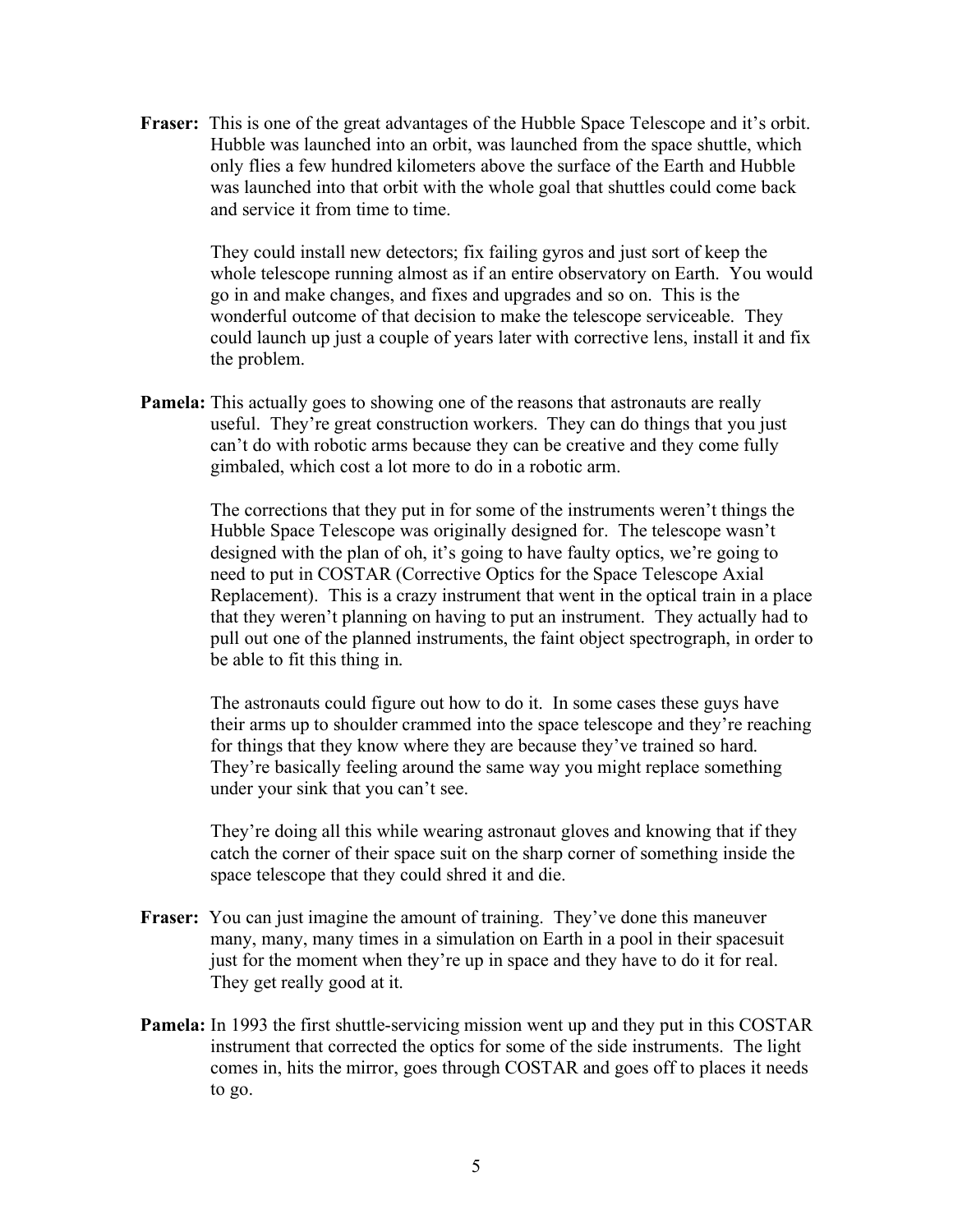They also built some of the instruments with the corrective optics built into them, the wide-field planetary camera for instance. It was built to be able to see things in the ultraviolet and it incorporated corrective optics directly into this original instrument. They have gotten creative with, well, let's figure out new ways to make Hubble work better and to incorporate the corrections we need into the instruments we built.

- **Fraser:** Have the corrections completely resolved the problem? If Hubble had gone up with perfect optics, is it as good with the corrections as if it had been perfect?
- **Pamela:** It's in terms of focus as good as it would have been, but with every optical surface you're going to lose a little bit of light so the total amount of light that it's able to get from the front of the telescope to an instrument is slightly diminished, but it's not a huge amount. I have to admit I don't have the numbers in front of me, but the times I have seen them I always went, "Oh yeah, that's not that bad, it's okay."
- **Fraser:** Right. So you've got it going through a lens and some of the photons get absorbed by the lens and they never make it to the instrument.
- **Pamela:** They get reflected off. We've all looked at someone who is wearing sunglasses. Part of the reason that the light isn't getting to their eyes isn't just because the dark lenses are absorbing some of the light, but it's also because they're reflecting some of the light.

When we look at windows and we see reflections off of a window, that's light that is not getting into the room beyond. These reflections, which you have no matter how many nice great over-coatings you have, have an effect. It's a small, small effect.

- **Fraser:** Let's talk about some of the other upgrades that have happened to the telescope since then.
- **Pamela:** It's gone through a whole series of different instruments. In fact it's even repaired itself a few times. There was originally an instrument called nichmass. It was designed to be able to do spectroscopy and imaging in the near infrared. Great instrument, but it has to be kept cool because infrared light is light that you get from anything that's warm. If the instrument is warm the infrared light the instrument is giving off will blind it from seeing any of the infrared light that is coming from distant objects. Infrared is one of the most important colors to astronomy.

The most distant objects in the universe – as their light travels across the universe to reach us – it's getting red-shifted. It's getting stretched out both by the fact that the object it's coming from is moving away from us due to the expansion of the universe.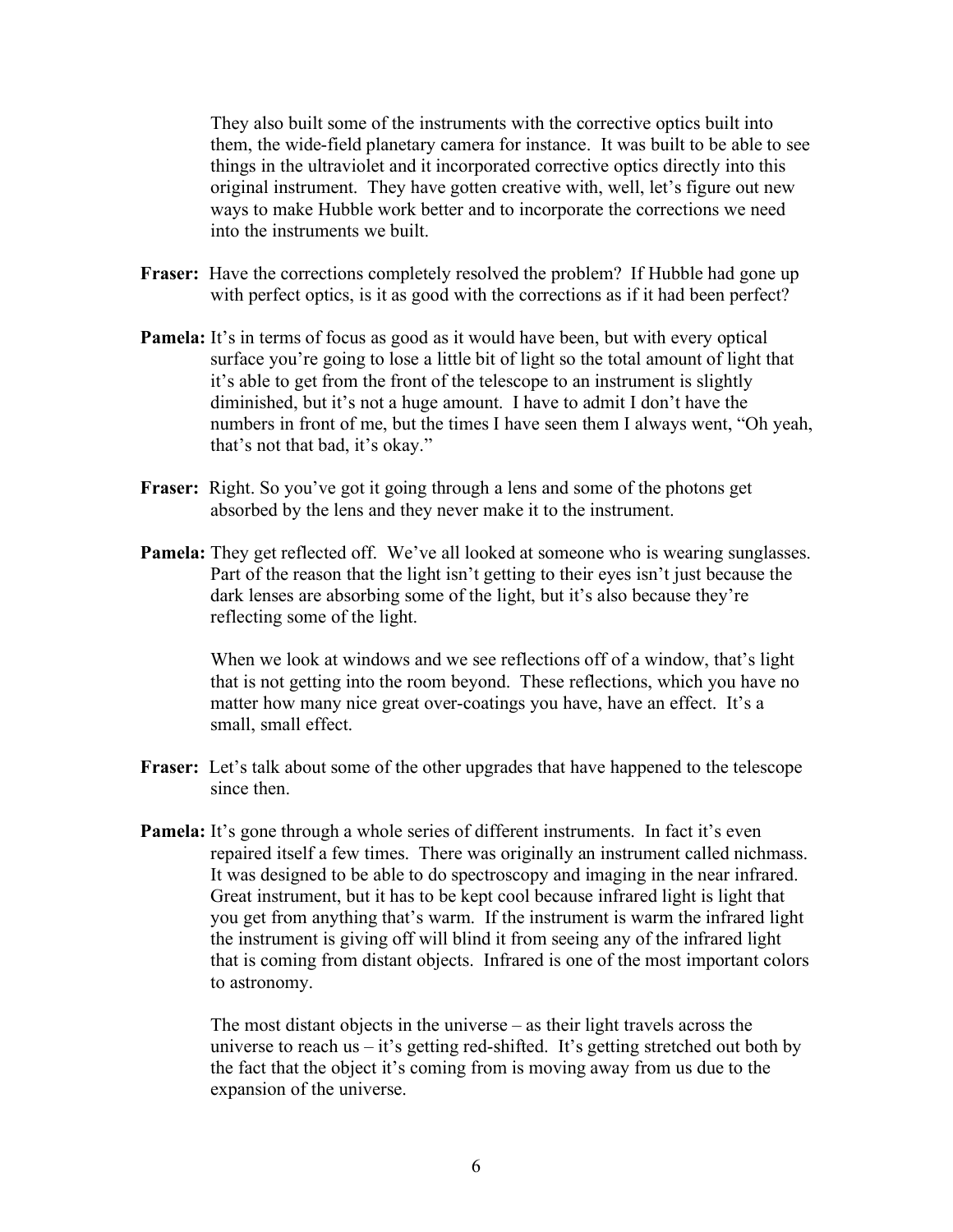It's getting stretched out, which is a different type of red-shift by the expansion of the universe. These two different factors add up to take the light from these distant objects and transform it from where it might have started in the ultraviolet or other bright bluish colors and have moved it out into the red and the infrared where we can't see it on the surface of the planet.

- **Fraser:** That's why the next major space telescope, the James Webb is designed as an infrared. It's going to be able to see the most distant objects, which have all been shifted out to the red end of the spectrum.
- **Pamela:** This is the wavelength that the Spitzer Space Telescope works in.
- **Fraser:** Get used to infrared.
- **Pamela:** Yeah, it's where all the cool kids are going to play science. The Hubble Space Telescope is the first space telescope able to see out into the .8 micron, the 2.5 micron really long red wavelengths. It was the first to give us glimpses of what early deformed, not quite pulled together galaxies looked like.

Unfortunately though the instrument shifted and it ended up touching something else and it blew through its coolant trying to cool off not just itself but also the heat that it was getting from what it was touching. Initially it had a muchshortened life, but during a subsequent servicing mission they re-cooled nichmass, gave it new coolant and were able to resurrect this instrument.

It's actually a very important instrument because it was one of the ones that was used to first determine that there's super massive black holes in the centers of galaxies.

- **Fraser:** Then there is another servicing mission coming up.
- **Pamela:** Oh yeah. We've had four so far and now we are about to move onto the fifth which is actually called the fourth but that's the way NASA numbers things. We went servicing mission 1, 2, 3a, 3b and now 4.

Here we're going to install a new wide-field planetary camera. If you've ever looked at a Hubble image that was really weird shaped, where it looked like a corner had been snapped off of it, that would have been from one of the widefield planetary cameras. We've gone through several generations of these that have been progressively getting more sensitive.

They're putting a new one of these in. It's a new high-resolution wide-field camera that should allow us to take images that span from the ultraviolet all the way out into the near infrared. They're also putting a new ultra sensitive ultraviolet spectroscope on that will help us gain more understandings of part of the universe that we don't get to see through our atmosphere.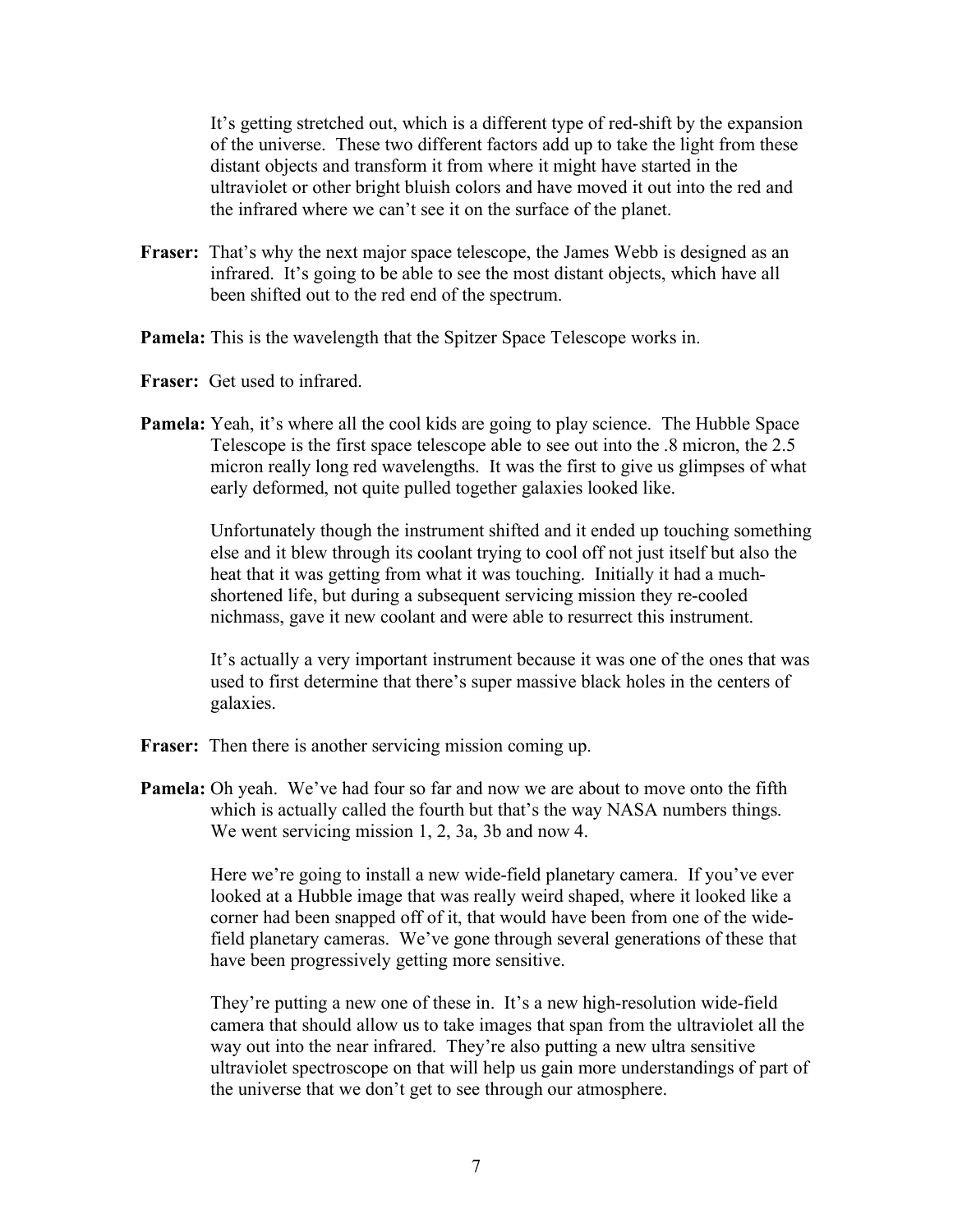They are also going to work on repairing the STIS spectrograph and updating the advanced camera for surveys. So there are some repairs, some replacements and most importantly they are also going to be replacing the gyroscopes in the Hubble Space Telescope.

The gyroscopes are in some ways the weakest link on this telescope. If you lose the gyroscopes, you lose steering and it's really hard to use a telescope that you can't point.

**Fraser:** Right, and just explain that the gyroscopes, these are spinning wheels inside the telescopes which depending on which of the wheels spin, causes a counter spin on the telescope itself. This is very commonly used in most spacecraft now is they have these gyros. The gyros spin and if you've done one of those experiments you hold a gyroscope or you hold a bike wheel and you turn it and then you sit on something that can spin as you turn the gyro in one way or the other you'll spin in the opposite direction.

> Two gyroscopes that are perpendicular can make the telescope spin in any direction without having to have thrusters. They can have solar panels, which gather power and then use the power to turn the gyroscopes and the gyroscopes will allow the telescope to spin around and aim at different targets and track targets and stuff like that. Without the gyroscope, Hubble and any of these space telescopes can't see anything and that's the biggest disaster is when these gyros go.

- **Pamela:** The gyroscopes don't work alone. There's actually fly wheels as well that when they spin up the fly wheels you get the fly wheels spinning clockwise, the Hubble Space Telescope will actually rotate counterclockwise. This is another way of getting the system pointed and re-oriented a little bit more effectively.
	- The gyroscopes also help tell them where they're pointed. They're sensitive to the space telescope is rotating, I sense this rotation, I need to do something to fix this rotation.

There are a lot of different things working together. There's the fine guidance system that aligns on stars, there are the flywheels they use for bulk motions and there's they gyroscopes. It went into orbit with six gyroscopes. The original plan being they'd use three at a given time and hold three in reserves.

When they got down to two of them were broken they decided how they would use the system with only two gyroscopes and two in reserve. We're just sort of hoping everything keeps going until the August servicing mission and then they're going to put six brand new ones in.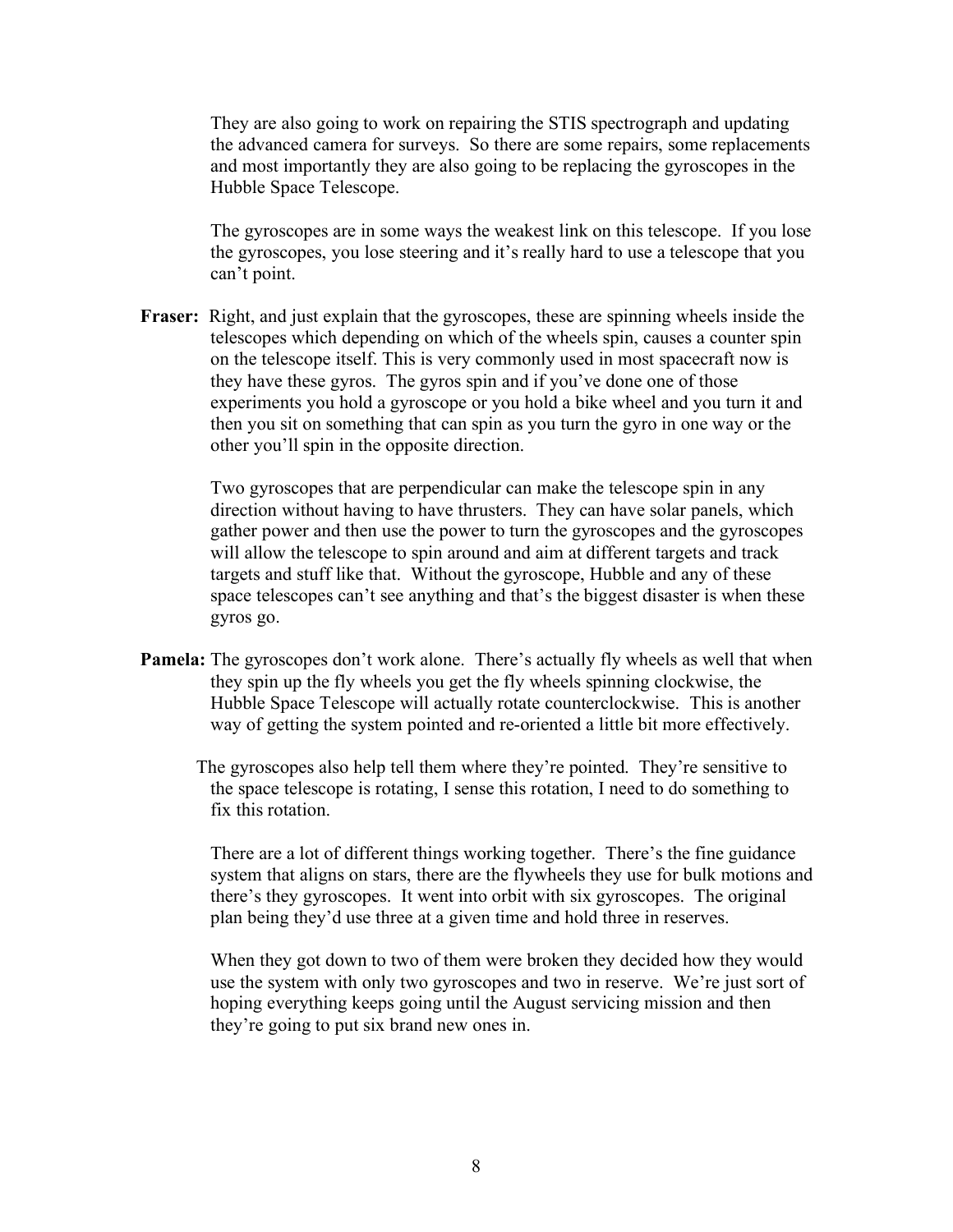One of the sad things they are also going to do in the servicing mission is they're going to attach to the Hubble Space Telescope, basically a way for a robotic mission to go up and grapple onto Hubble and steer it through the atmosphere and help it commit suicide some day in the future.

- **Fraser:** This was never planned. It's funny because they had expected that Hubble would eventually crash back down to Earth through the atmosphere.
- **Pamela:** Even before that, the original plan was they'd launch Hubble in the space shuttle, carry it up, grab it periodically, bring it down to Earth, do what they needed, take it back up and that got ditched fairly quickly. They figured out how to do on-orbit repairs.

After Challenger it was also the let's revisit safety and is it safe to land with something the size of a school bus in the back of the space shuttle. The space shuttle has never actually brought something that big back down other than they had a space lab that the Europeans built that they took up a couple of times.

- **Fraser:** It already flies like a brick.
- **Pamela:** So for safety reasons the original plan of bringing Hubble back down and sticking in the Smithsonian was taken away. Then there was the thought of crashing it into the ocean and then there's the no, no, no let's boost it into a higher orbit. Not that I'd know what you would do with it when it's in a higher orbit and dead, but it's always hard to watch a friend die and Hubble's been around for a long time.

It's been the heart and soul of many different careers. It's hard to imagine that some day we are going to take it on a controlled destruction path and plunge it through the atmosphere so that it's bits fall into the ocean, but that's probably what's going to happen someday.

**Fraser:** How does Hubble stack up to the latest technology? I think that a lot of people have this emotional response to it as one of the greatest pieces of scientific engineering. One of the greatest instruments ever built for the purposes of science.

> You could place that side by side with any of the best particle accelerators, genetic experiments, you name it; Hubble has given us some of the most important discoveries in cosmology and astronomy. I know that when NASA was starting to say, well, maybe we aren't going to bring Hubble, maybe we're just going to let it crash, and that's kind of that for Hubble. They already had the work going on for the James Webb Telescope which is going to be a monster, way bigger, way more powerful. It won't see any invisible light; it's definitely not the successor to Hubble.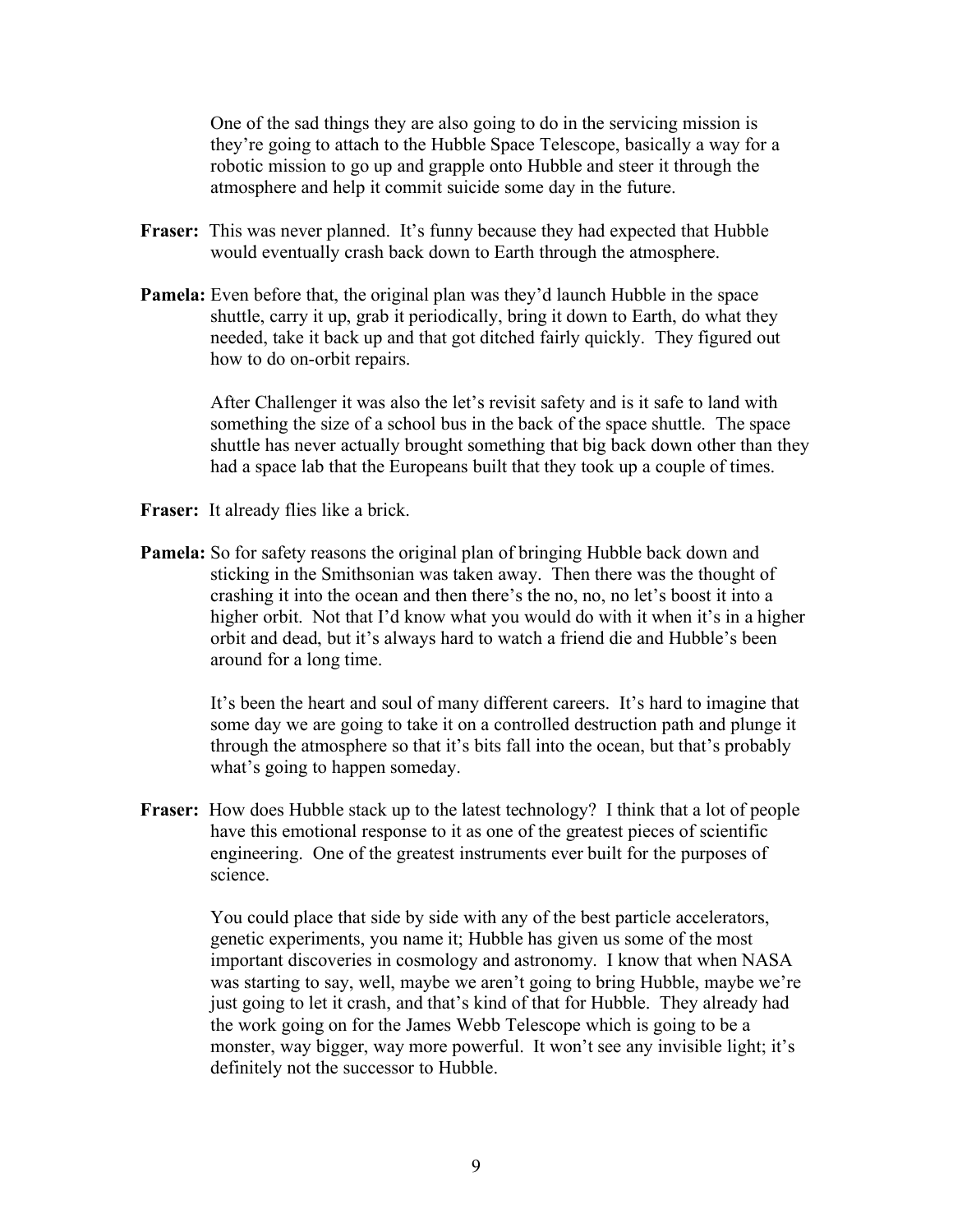It's going to be an infrared observatory. People had a very emotional response to save Hubble no matter what we've got to keep that telescope going. I wonder financially if you can take the same amount of money that is being spent a repair mission and just built a new telescope and launched that instead with the latest greatest technology. Would you get more bang for your buck?

**Pamela:** It's unclear if you'd get more bang for your buck because at a certain level you have to restart a lot of the, oh we haven't built one of those for twenty years programs and redesign things and so there's R & D that goes into it. There's also the risk of a burden to the pot vs. one that you have to go out and catch. You go with the one that you already have in the pot.

> Hubble is launched, it is functioning, and it is in a stable orbit. All of these are good things. Every time you launch a mission you hold your breath and hope that it's going to live and not all of them do. When you do the risk assessment, it's better to go out and catch Hubble and stick new instruments in it then to just build a new 2.4 meter telescope every few years.

> If you can guarantee each of those new telescopes would be a hundred percent functional and would launch successfully then the equation changes and it might make more sense to just build a new one periodically. There are capabilities that we're just going to lose when Hubble is de-orbited. Its' ultraviolet abilities, we don't have something else to match.

- **Fraser:** Aren't there ultraviolet observatories?
- **Pamela:** Hubble has a unique set of instruments. It's spectrograph that it's going to have is going to allow us to see things that we can't see. I don't think that there's currently a working ultraviolet telescope on orbit.
- **Fraser:** With the same capability?
- **Pamela:** Yeah. We're also not going to have the visible light capabilities anymore. This is where the emotions give in. If you look at Jupiter through a backyard telescope you see fuzzy blob with stripes, sometimes-fuzzy blob with stripes and red dot or maybe two red dots.

When you look at Jupiter through a ground based telescope you see the same thing but now with more details. When you look at it with the Hubble Space Telescope, you are then taking that image and giving more details to it. You can see how that Hubble Space Telescope image and that image you see with your eyes are the exact same thing. There's no guesswork at play.